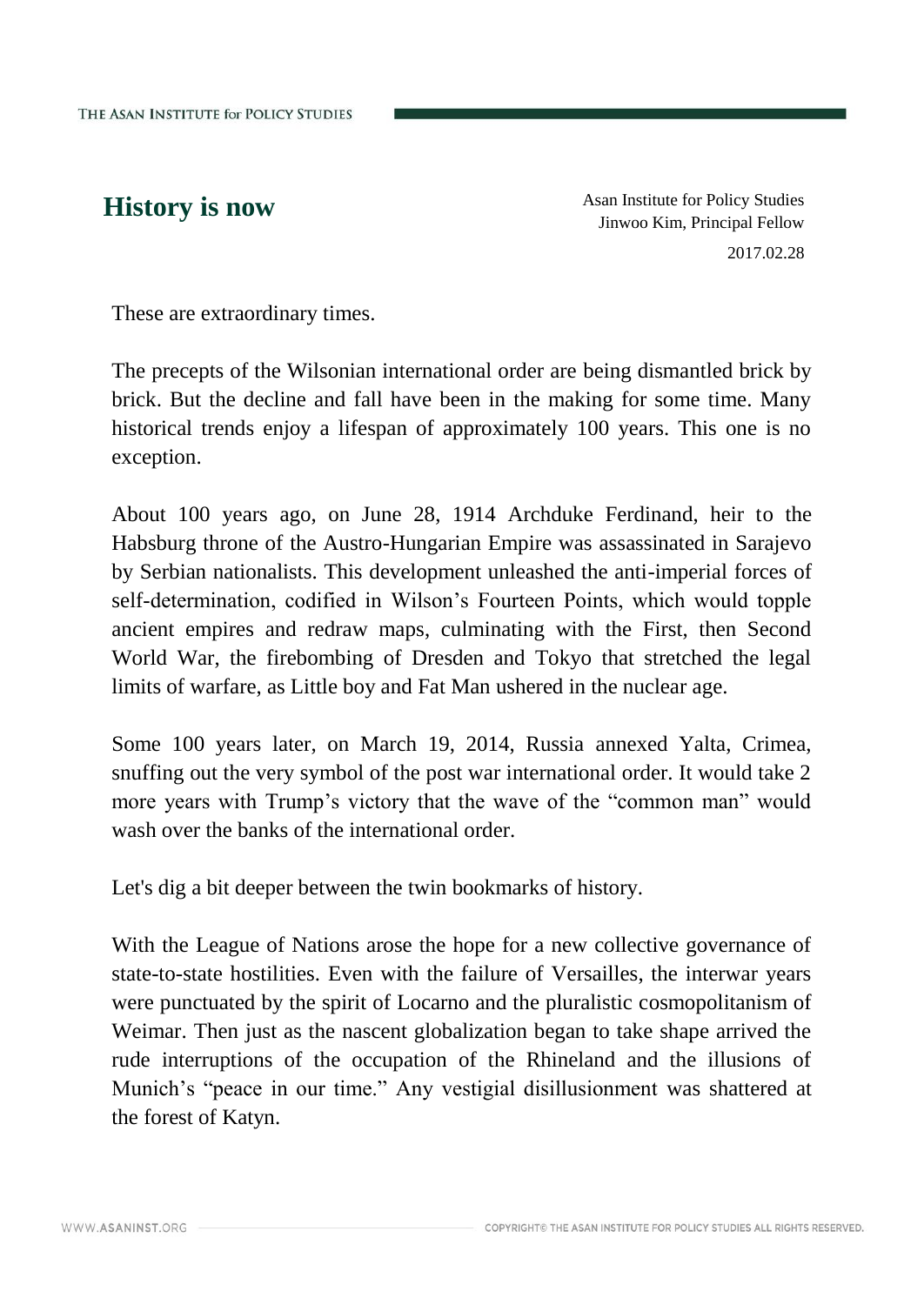The end of World War II was the beginning of the American world order. With Yalta as the benchmark for international cooperation and the Bretton Woods system promulgated as the global economic arrangement, the Treaty of Paris created the European Coal and Steel Community on April 18, 1951. The progenitors of the European Union were Robert Schuman, Jean Monnet, Paul-Henri Spaak and Konrad Adenauer, Frenchmen and Germans, two people most responsible for the outbreak of the European conflict that engulfed the world.

The international order may have originated in the trenches of Verdun and the tables at Versailles but were forged in the hills of Kaesong and waves of Incheon. The hillbilly and untested Harry Truman demonstrated his mettle and proved his detractors wrong.

Guided by the cool elegance of Dean Acheson and the sober integrity of George Marshall, Truman kept the peace in Korea. If Berlin and its wall were the symbols of the Cold War, the 38th parallel and the DMZ of Korea were the unrelenting reality. The Korean War cemented European cohesion, putting the "O" in the North Atlantic Treaty.

Six friends, comprised of two lawyers, two bankers, and two diplomats, shaped the post-WWII international order, underwritten largely by the Marshall Plan. They were: Dean Acheson, Charles E. Bohlen, W. Averwell Harriman, George F. Kennan, Robert A. Lovett, John McCloy. To this toxic mix of ego and talent were added McGeorge Bundy, Eugene and Walt Rostow, and Allen and John Foster Dulles. These white Anglo-Saxon males created this quintessential American order.

The Cold War was kept from becoming "hot" by the calculated irrationality of Curtis Lemay and the lethality of the Strategic Air Command. The hermeneutics of NSC-68, advances in game theory, the pioneering works of Herman Kahn, Bernard Brodie, Thomas Schelling, and Fred Ikle advanced the language and literature of nuclear deterrence. The liberal order was tested in the jungles of la Drang and Dak To and challenged in the halls of Bandung. MIRV, throw weight and SLBMs altered the nuclear algorithm as unequivocal fear buttressed geopolitical stability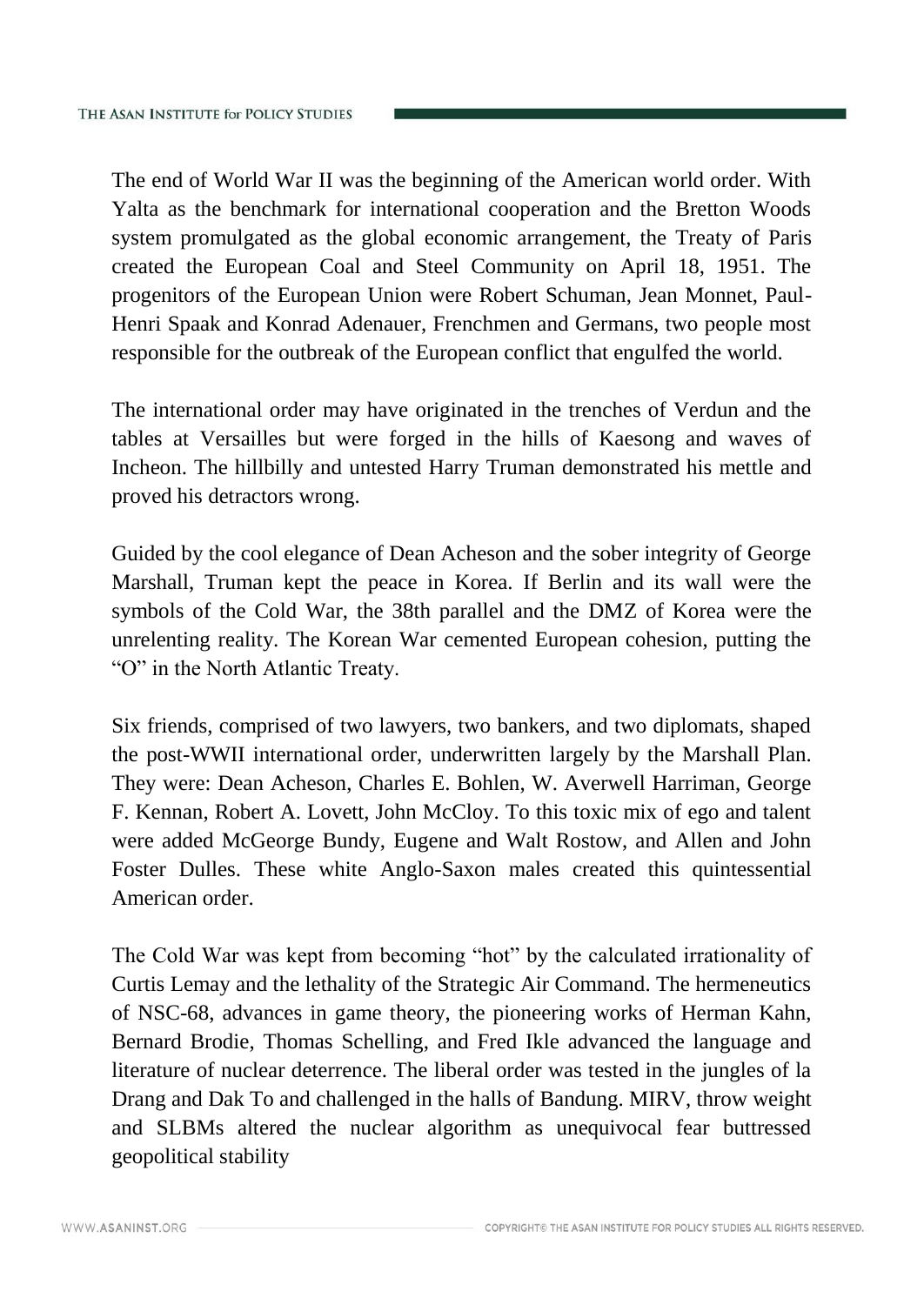Ten years before the sunset of the 20th century, the Berlin Wall came down, and proceeded to pull down the USSR with it. STRATCOM's 1995 seminal document on the "new" calculus of deterrence, "Essentials of Post-Cold War Deterrence," was largely ignored at the expense of nation building.

The void of a mortal nuclear armageddon was filled with conspicuous materialism. And indulge we did. Nations and generations were lifted out of poverty in an awesome display of unprecedented material wealth and tangible improvements in standard of living and health care and longevity. Malaria was banished to science textbooks.

But arrogance accompanied the progress of globalism. Personal computers, cell phones and derivatives fueled the excesses of consumerism. The 2008 financial crisis deepened the fault lines between the elite and the common man. Between 1991 and 2008, Main Street and the middle class were bereft of globalism's spoils. And those at the top made sure the masses kept their place through cultural and social condescension.

Limited and restrained government was caricaturized as an antediluvian notion. Many still believe so. But the principles that undergird the Magna Carta and the Federalist Papers ring true to a large swath of individuals across the world. To wit, that the state must always be the servant not the master of the people. It is this simple and cardinal principle of a priori freedom, preceding the establishment of government or religion which has nourished freedom aspiring people since Spartacus uttered the simple words of 'no more.' It is a principle that has been vitiated by the global elite. Look at the price they are paying for that hypertrophied statism.

The air at the top was thin. They breathed only what they wanted and failed to see the gathering storm of populism. The liberal elites failed to see the 2014 Russian annexation of Crimea as the first salvo against the established order. The election of Trump in November 2016 and the fall of Aleppo in December were the coup de grace that sealed the deal.